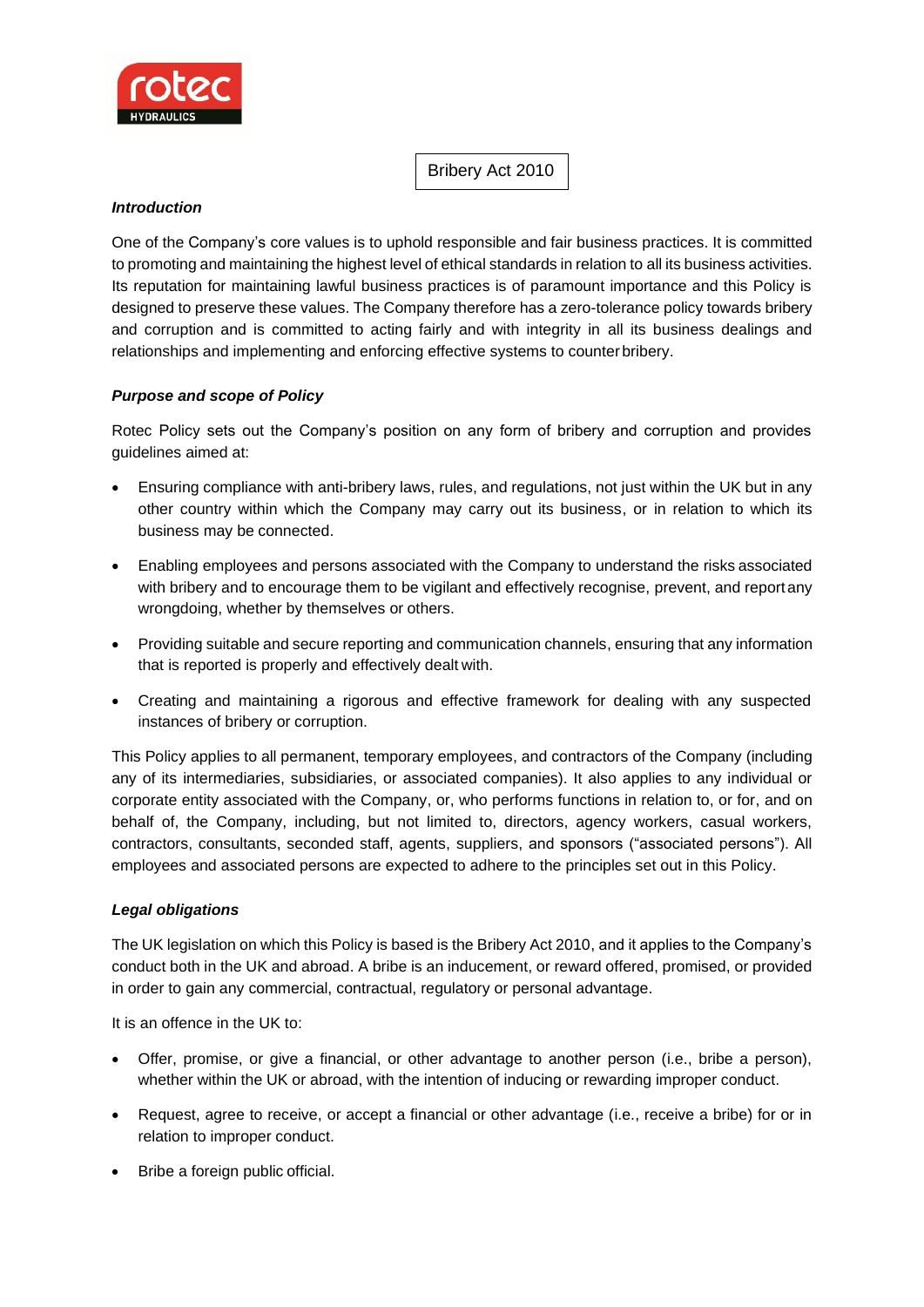You can be held personally liable for any such offence.

It is also an offence in the UK for an employee, or an associated person to bribe another person in the course of doing business intending either to obtain or retain business, or to obtain or retain an advantage in the conduct of business, for the Company. The Company can be liable for this offence where it has failed to prevent such bribery by associated persons. As well as an unlimited fine, it could suffer substantial reputational damage.

## *Policy statement*

All employees and associated persons are required to:

- Comply with any anti-bribery and anti-corruption legislation that applies in any jurisdiction, in any part of the world in which they might be expected to conduct business
- Act honestly, responsibly, and with integrity.
- Safeguard and uphold the Company's core values by operating in an ethical, professional, and lawful manner at all times.

Bribery of any kind is strictly prohibited. Under no circumstances should any provision be made, money set-aside, or accounts created for the purposes of facilitating the payment or receipt of a bribe.

The Company recognises that industry practices may vary from country to country, or from culture to culture. What is considered unacceptable in one place may be normal or usual practice in another. Nevertheless, a strict adherence to the guidelines set out in this Policy is expected of all Rotec employees and associated persons at all times. If in doubt as to what might amount to bribery, or what might constitute a breach of this Policy, refer the matter to your line manager or to the Managing Director.

For the Company's rules and procedures in relation to the receipt of business gifts from third parties, and corporate hospitality offered to, or received from third parties, please refer to the Company's Gifts from Clients/Suppliers Policy within the company handbook. They form part of the Company's zero tolerance policy towards bribery, and they should be read in conjunction with this Policy.

The giving of business gifts to clients, customers, contractors, and suppliers is not prohibited provided the following requirements are met:

- The gift is not made with the intention of influencing a third party to obtain or retain business or a business advantage, or to reward the provision or retention of business or a business advantage.
- It complies with local laws.
- It is given in the Company's name, not in the giver's personal name.
- It does not include cash, or a cash equivalent (such as gift vouchers).
- It is of an appropriate and reasonable type and value and given at an appropriate time.
- It is given openly, not secretly.
- It is approved in advance by a director of the Company.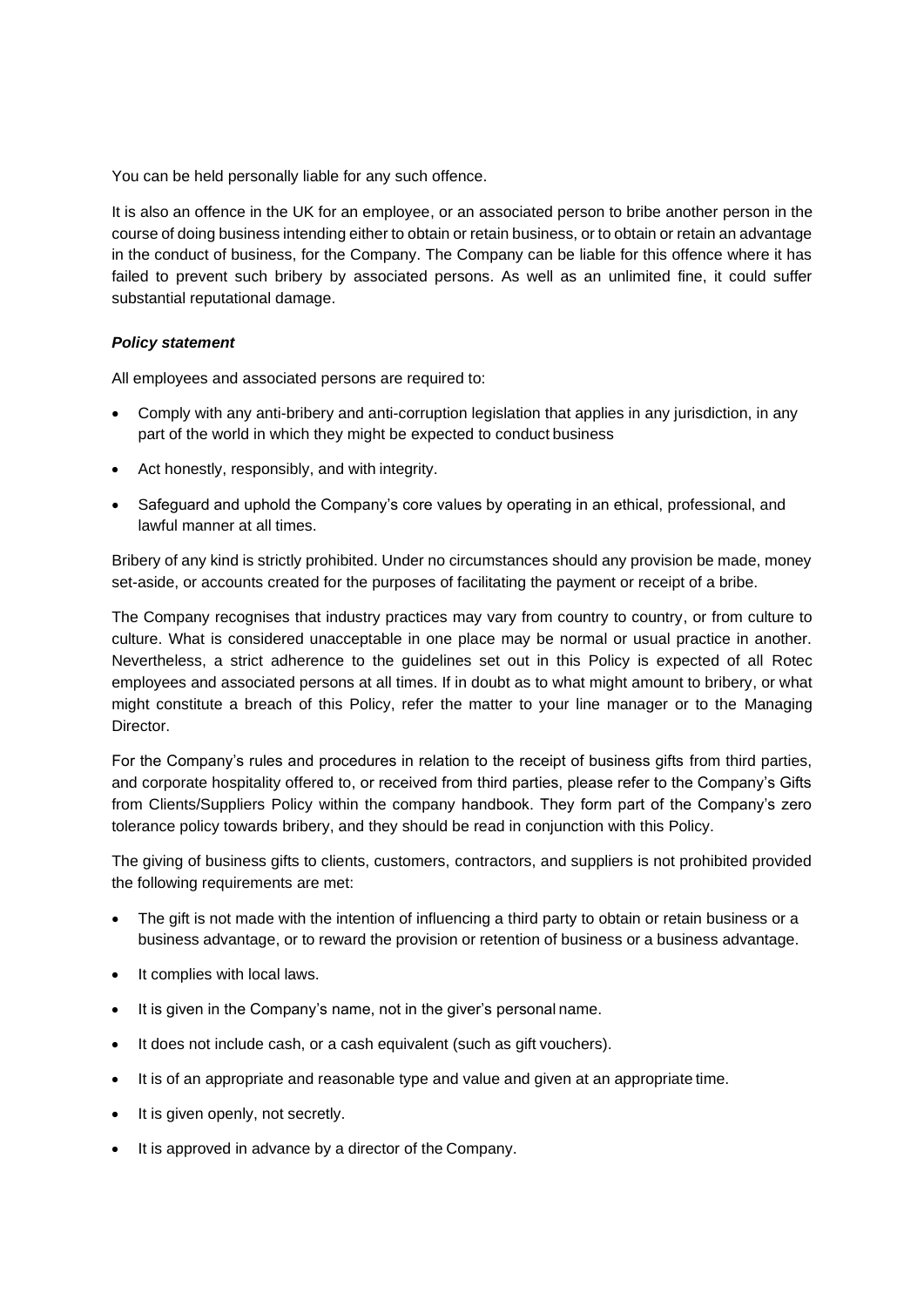In summary, it is not acceptable to give, promise to give, or offer, a payment, gift or hospitality with the expectation or hope that a business advantage will be received, or to reward a business advantage already given, or to accept a payment, gift or hospitality from a third party that you know, or suspect is offered or provided with the expectation that it will obtain a business advantage for them.

Any payment or gift to a public official, or other person to secure or accelerate the prompt or proper performance of a routine government procedure or process, otherwise known as a "facilitation payment", is also strictly prohibited. Facilitation payments are not commonly paid in the UK, but they are common in some other jurisdictions.

# *Responsibilities and reporting procedure*

It is the contractual duty and responsibility of all employees, and associated persons to take whatever reasonable steps are necessary to ensure compliance with this Policy, and to prevent detect and report any suspected bribery or corruption in accordance with the procedure set out in the company handbook. You must immediately disclose to the Company any knowledge or suspicion you may have that you, or any other employee or associated person, has plans to offer, promise, or give a bribe or to request, agree to receive or accept a bribe in connection with the business of the Company. For the avoidance of doubt, this includes reporting your own wrongdoing. The duty to prevent, detect and report any incident of bribery and any potential risks rests not only with the directors of the Company, but equally to all employees and associated persons.

The Company encourages all employees and associated persons to be vigilant and to report any unlawful conduct, suspicions or concerns promptly and without undue delay so that investigation may proceed, and any action can be taken expeditiously. In the event that you wish to report an instance, or suspected instance of bribery, you should follow the steps set out in the company handbook. Confidentiality will be maintained during the investigation to the extent that this is practical and appropriate in the circumstances. The Company is committed to taking appropriate action against bribery and corruption. This could include either reporting the matter to an appropriate external government department, regulatory agency, or the police and/or taking internal disciplinary action against relevant employees and/or terminating contracts with associated persons.

The Company will support anyone who raises genuine concerns in good faith under this Policy, even if they turn out to be mistaken. It is also committed to ensuring nobody suffers any detrimental treatment as a result of refusing to take part in bribery or corruption, or because of reporting in good faith their suspicion that an actual, or potential bribery or corruption offence has taken place or may take place in the future.

## *Record keeping*

All accounts, receipts, invoices and other documents and records relating to dealings with third parties must be prepared and maintained with strict accuracy and completeness. No accounts must be kept "off the record" to facilitate or conceal improper payments.